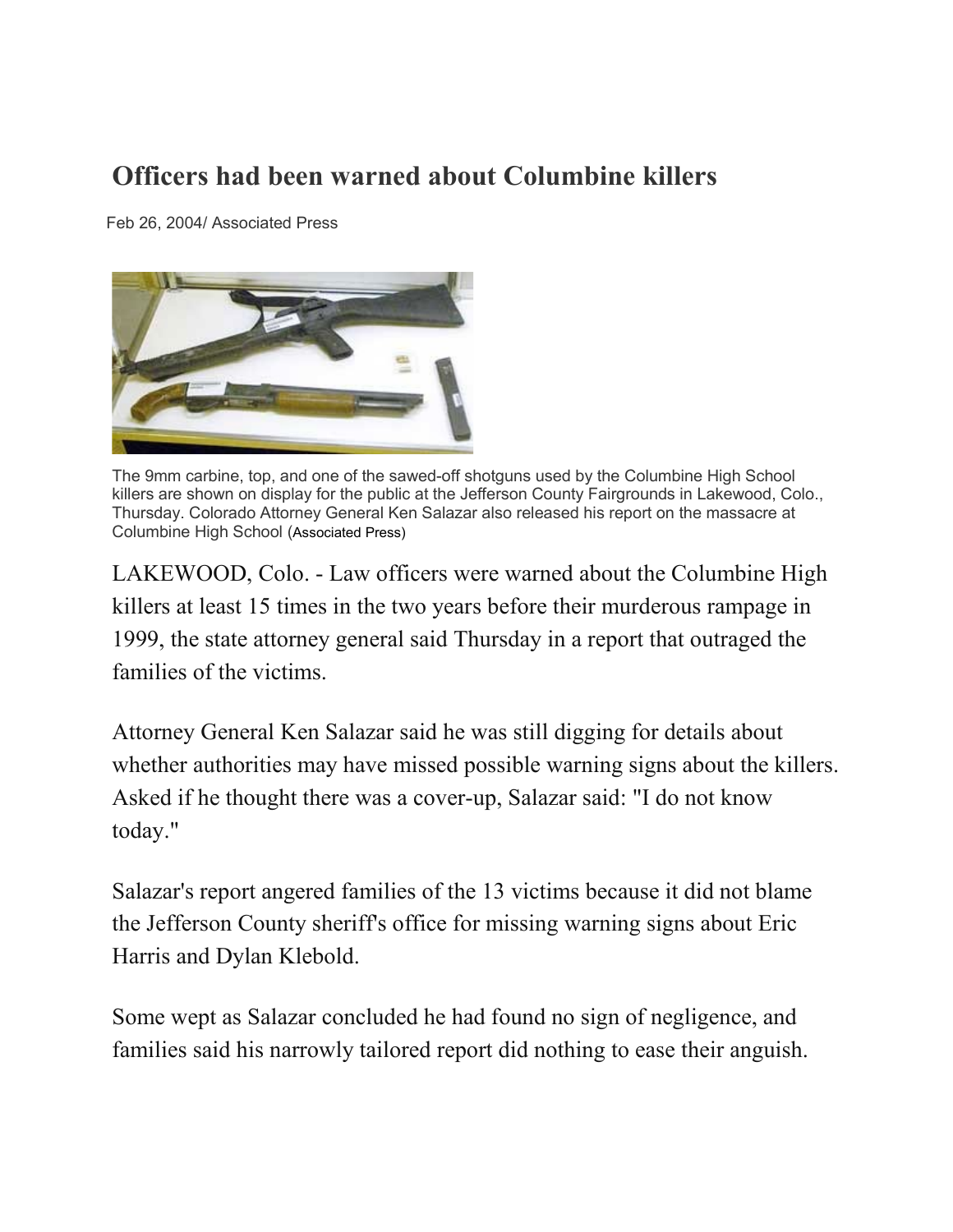"It's done. You know it. They're not going to do any more," Randy Brown said as he hugged his sobbing wife. The Browns told the sheriff's office that Harris was making death threats against their son in August 1997.

While Salazar detailed his report, some 900 people lined up to view a vast and chilling display of evidence collected in the case. Authorities also released a 90-minute compilation of videos made by Harris and Klebold.

Wearing trenchcoats and sunglasses, the two are seen stalking through the hallways of Columbine just five months before the attack, portraying hitmen offering their services to students victimized by bullies. At one point, the two roar obscenities into the lens and promise a brutal death for their targets.

Harris, 18, and Klebold, 17, killed 12 students and a teacher before killing themselves at the school near Littleton on April 20, 1999. Family members have long said the sheriff's office, the gunmen's parents and others missed signs that the teens were capable of murder.

Speaking in a room with somber families staring at him from the back wall, Salazar said his investigation is not complete.

He said his staff interviewed two former sheriff's officials just this week and that authorities are still trying to find a file detailing a search warrant affidavit for Harris' home after a pipe bomb was found along a bike path in 1998. The search never took place.

Salazar said his investigators looked at how sheriff's officials reacted to 1997 complaints about Harris, ranging from petty vandalism to a Web site run by Harris that said he and Klebold had built pipe bombs and concluded: "Now our only problem is to find the place that will be 'ground zero.' "